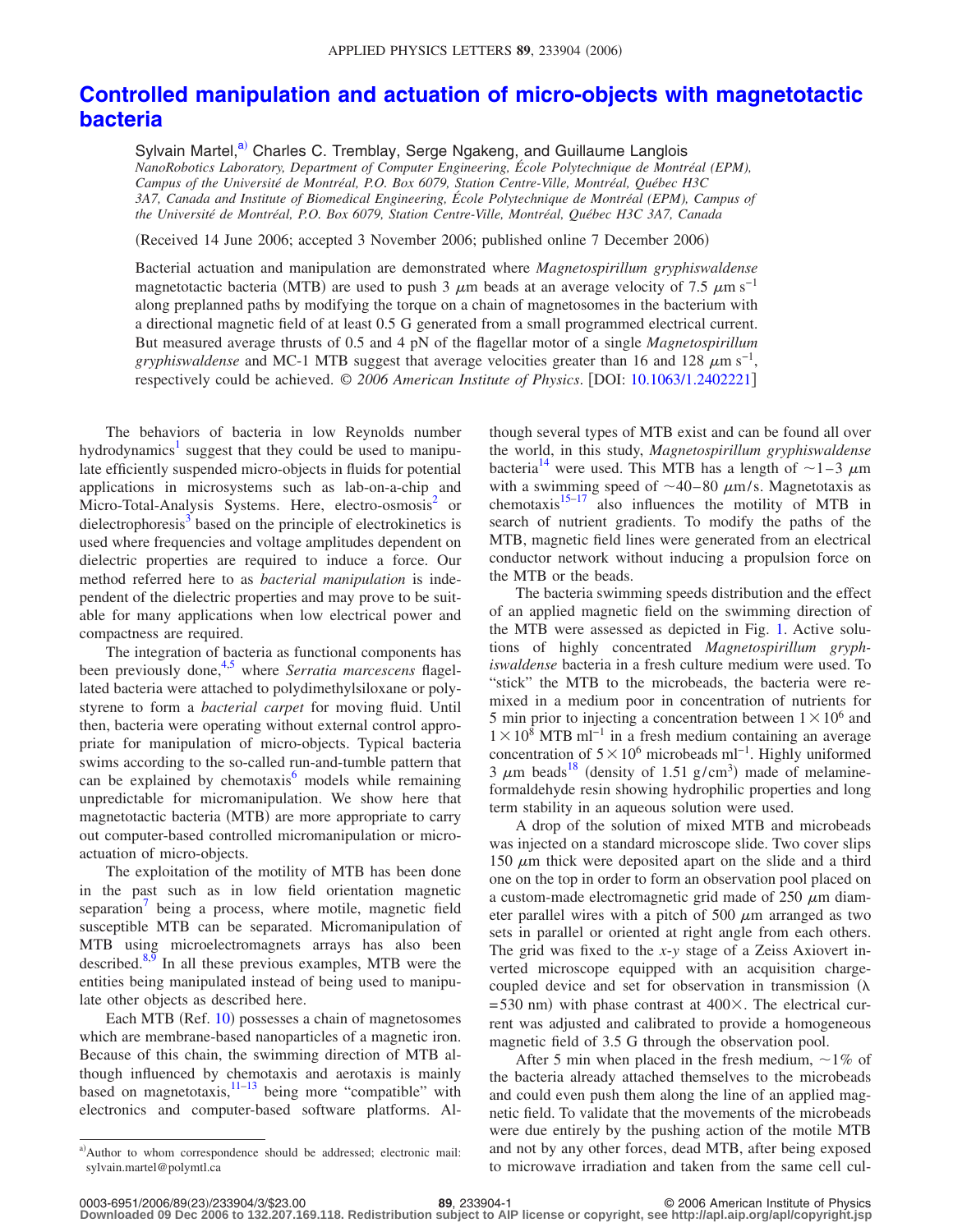<span id="page-1-0"></span>

FIG. 1. (Color online) Motility and response to directional control using magnetic fields of two samples of 295 and 959 MTB. (a) Bacteria speed distribution from a sample of 295 MTB with and without the presence of an artificial magnetic field showing a Maxwell distribution. (b) Extrapolation line showing the percentage of the MTB oriented within  $\pm 30^\circ$  along the line of an applied magnetic field at various intensities. (c) Swimming direction of the bacteria without an applied magnetic field. (d) Swimming direction with an applied field of 3.5 G along the *x* axes. The data have been normalized to unity and referred to the fastest bacterium with magnitudes corresponding to the swimming speeds of the MTB.

ture, were added with microbeads not attached to MTB. No movements from either the dead MTB or the microbeads not being pushed by MTB were recorded during the experiments.

Figure  $2(a)$  $2(a)$  shows that when a magnetic field was applied, a directional controlled displacement of the MTB occurred from initial chaotic movements. Among many results, Fig.  $2(c)$  $2(c)$  shows a simple example that validates the controlled manipulation of a microbead by a MTB. In this particular example, the direction of a manipulated microbead being shifted intentionally  $\sim 30^{\circ}$  anticlockwise after  $\sim 2.5$  s was observed. Experiments were done with permanent magnets or using a simple program written in  $C++$  to influence the chain of magnetosomes functioning as a navigational compass using the general torque.<sup>19</sup> Figure [3](#page-1-2) shows and confirms that the microbead was actually pushed by a single MTB. The directions of the movement of the MTB tagged microbeads were similar to the movements of living MTB not attached to a bead as shown in Fig.  $2(b)$  $2(b)$ .

Through a video analysis, an average speed of 7.5  $\mu$ m s<sup>-1</sup> and a peak velocity of 20  $\mu$ m s<sup>-1</sup> for a relatively large set of microbeads, each being pushed by a single MTB, were measured. When not attached to a bead, an average and a peak velocity of the MTB of 22.5 and 60  $\mu$ m s<sup>-1</sup> were also measured, respectively. But the average speed of this particular sample of MTB was lower than typical average speeds previously recorded for this type of bacteria (the bacteria already showed sign of weakness upon arrival from Germany

<span id="page-1-1"></span>

FIG. 2. Example of controlled manipulation of a microbead being pushed by one MTB. (a) Directional control of several MTB with an artificial magnetic field. (b) Movement path of one MTB not attached to a microbead during manipulation. (c) Trace showing the displacement path of a microbead being pushed by a single MTB with a voluntary change in the direction of the path through a change in the orientation of the magnetic field represented by B1 and B2. (d) Initial position of the MTB tagged microbead (at  $t=0$  sec). (e) Position of the MTB tagged microbead when the direction of magnetic field is changed (at  $t=2.5$  s). (d) Final position of the manipulated microbead pushed by one MTB. Images have edges of 36.0  $\mu$ m.

to our laboratory in Canada) with expected swimming speeds of  $\sim$ 40–80  $\mu$ m/s as mentioned earlier, as well as some other types of MTB. For instance, for the *Magnetospirillum* sp. AMB-1, an average swimming speed of 49  $\mu$ m s<sup>-1</sup> with a standard deviation of 20  $\mu$ m s<sup>-1</sup> has been recorded.<sup>20</sup> Hence from Stokes' law, it can be estimated that beads of 3, 10, and 100  $\mu$ m in diameter could be pushed with an average speed of ~16.3, 4.9, and 0.49  $\mu$ m s<sup>-1</sup>, which correspond to a thrust of  $\sim$ 0.5 pN/MTB. Furthermore, since the low Reynolds

<span id="page-1-2"></span>

FIG. 3. Close-up view of a microbead being pushed by a single MTB. **Downloaded 09 Dec 2006 to 132.207.169.118. Redistribution subject to AIP license or copyright, see http://apl.aip.org/apl/copyright.jsp**